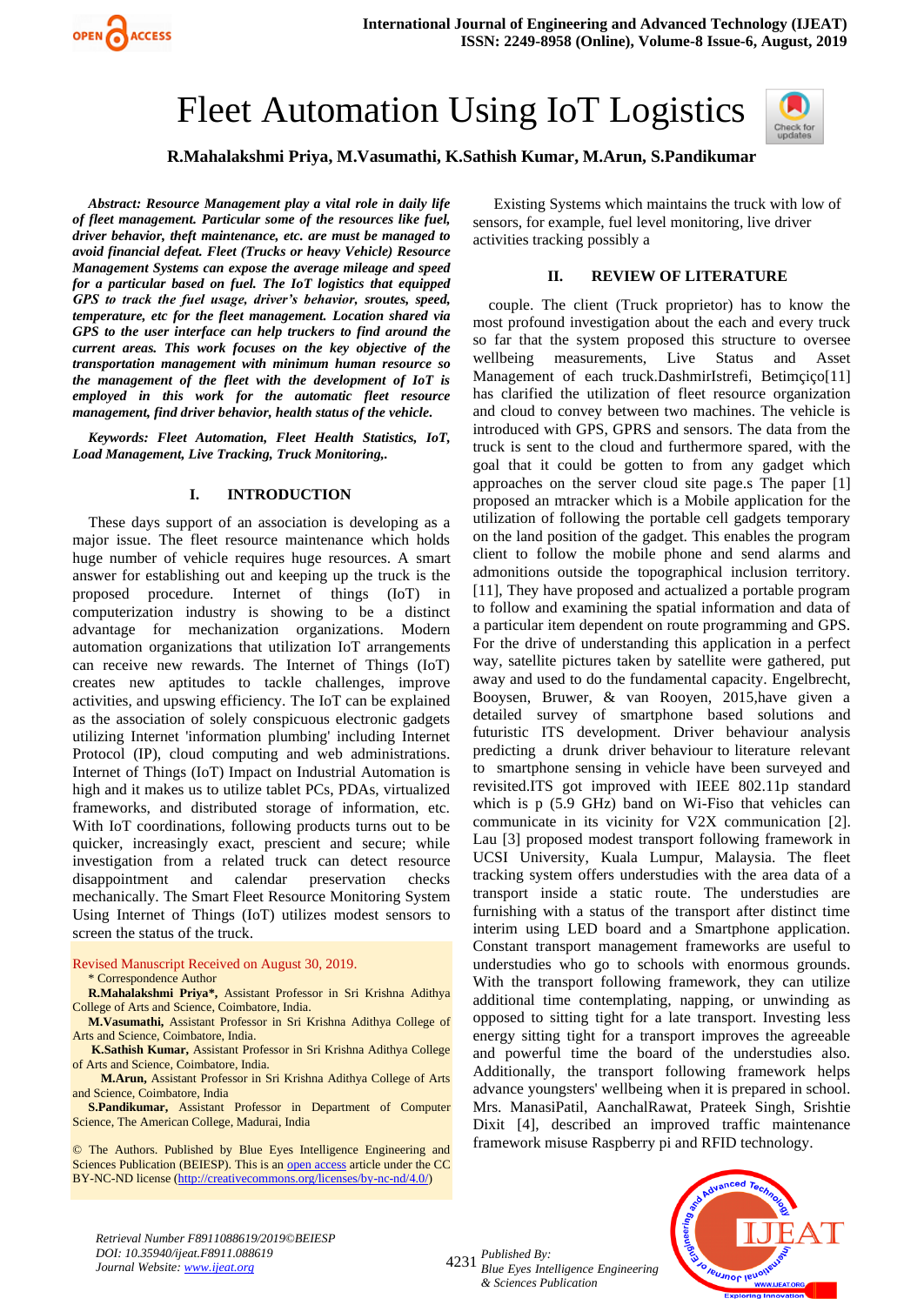# **Fleet Automation Using IoT Logistics**

The vehicle consolidates a raspberry pi controller mounted in it which is interfaced with sensors like gas sensor, temperature sensor and stun sensor. These sensors are mounted at a foreordained cost before mishap. At the point when a mishap happens the value of one of the sensor changes and a message to a predefined number (of the emergency vehicle) is circulated through GSM. The GPS module whishes conjointly interfaced with the controller likewise sends the area of the vehicle. At the point when the message is gotten by the rescue vehicle, a reasonable course should be given to the emergency vehicle. The emergency vehicle includes a controller ARM that is interfaced with the RFID tag sends electromagnetic waves. When a car arrives at the light the RFID peruser that is set on the joints locate the electromagnetic influxes of the tag. In the event that the traffic sign is red, at that point the perusers experiences the database in portion of seconds and switch the red light green. What's more, precisely in such condition the RFID on inverse joints flip the contrary sign red. This gives an unmistakable course to the emergency vehicle In [5], the paper exhibits objective of fleet monitoring and management. The system has two units: the main is the security unit consisting of a GSM, GPS, relay, current sensor and microcontroller. The current sensor will communicate an analog signal to the controller whenever the car is moving and validation is done by sending SMS to the owner. In [6], motors of vehicles are organized using GSM and microcontroller. The secret word which has been declared needs to be sorted out for the vehicle to start. Right when the mystery word organizes at that point and at precisely that point start of the vehicle will start. Each time mystery key fails to coordinate to the three preliminaries then structure will begins the alarm and it will send the message to the proprietor through GSM framework. Paper [7] proposed a novel architecture that controls home appliances through GSM using IoT architecture.

# **III. PROPOSED MODEL**

In this section, the generic framework for the IoT based fleet automation is described with the overall framework design is shown in Figure 1.1. The complete framework for the management of transportation resource management involved to provide efficient fleet management based on the user's requirements. The overall architecture includes mainly three layers for the resource management:

#### *A. Fleet IoT Layer*

The first layer of this framework includes the necessary sensors information of the truck and the configuration of the board with GPS. The information regarding the sensors with configuration of the circuit to represent the IoT information for the fleet management is described.

#### *B. Fleet Web Layer*

This layer of the framework describes the user interface and the cloud server configuration. The user interface for the communication among the users are managed in this layer. The information transmission among the IoT configuration and the user interface consume the input and output management among the cloud server and the IoT information of the truck. The information are stored and retrieved from the cloud server to the interface of the fleet web layer.

#### *C. Fleet Data Maintenance Layer*

The layer includes the truck information maintenance for the automatic updation of the necessary information to reduce the resource wastage. This layer provides information such as fuel observation, engine temperature, fuel consumption, location, etc. of the truck. Based on the provided information the fleet data is sustained among the cloud server and user interface.

The key objective of this work are as follows:

The fuel level of the truck is monitored.

• To measure fuel utilization by the vehicle as for separation crossed.

• To limit the fuel wastage of the truck due to the unmaintained position.

• In an enormous association to limit the hardness in observing the whole vehicle.

• To fabricate a framework which is conceivable to do every one of the things referenced above with high unwavering quality and minimal effort.

# **3.1 Problem Statement & Objective**

Intelligent real-time monitoring of trucks calibrates weight in the motion of cargo vehicle and its location through the GPS is to provide reliable and affordable intelligent truck monitoring system through the emerging technologies like Internet of Things (IoT) and Cloud Computing that supports the productivity, profitability, and safety for the commercial cargo industry.

#### *A. Truck weight calculating without Load*

Two conditions will be applied as per Einstein's Theory of Relativity to calculate the weight of the truck precisely without a load attached to it. Initially truck's weight is measured without any load attached to it when the truck is not in motion on the flat surface. Now, the truck's weight is calculated without any load attached to it but the truck should in motion. Weight calculation takes place on the flat surface.

#### *B. Truck weight calculating with Load*

Two conditions will be applied to calculate the weight of the truck precisely with the load attached to it. Here, weight measurement is done by the spring suspension method on various road conditions.Cargo is loaded on the truck first. Next, the truck's weight is measured when the truck is not in motion on a flat surface. A cargo is loaded on the truck. Next, truck's weight is measured but the truck should be in motion. Weight calculation takes place on the flat surface, hilly roads and various road conditions.

#### *C. Weight Calculation*

*& Sciences Publication* 

In spring suspension method, the weight measurement is done at the center of the axle groups where a precision sensor is placed. A truck has various axle groups such as a two axle, three axle, four axle, that depends on the weight capacity of the truck. The sensor detects strain in the axle groups. Then it is read by the IoT board and converts



*Retrieval Number F8911088619/2019©BEIESP DOI: 10.35940/ijeat.F8911.088619 Journal Website[: www.ijeat.org](http://www.ijeat.org/)*

<sup>4232</sup> *Published By: Blue Eyes Intelligence Engineering*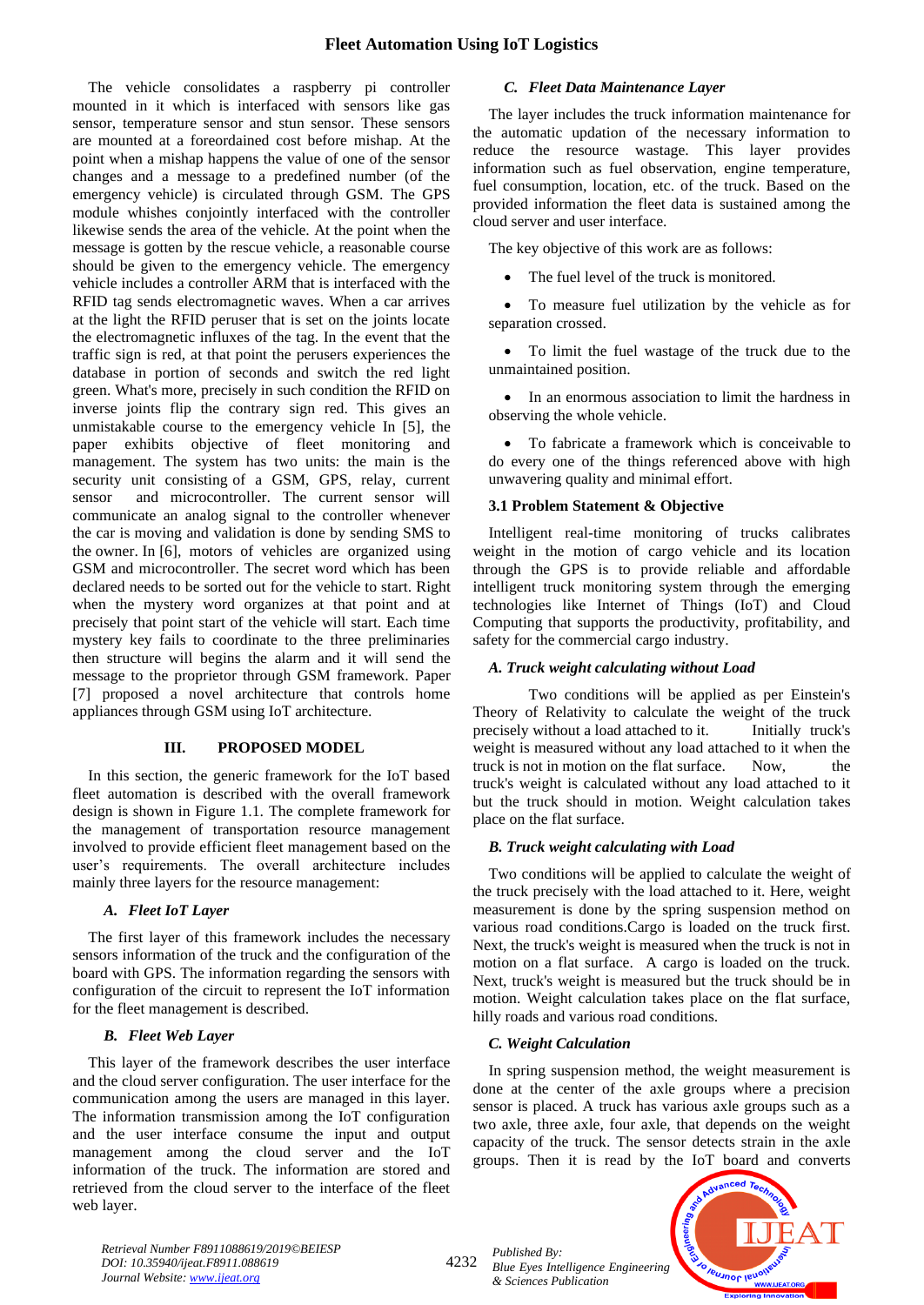

kilograms into digital data specifically to push the data into the cloud.



**Figure 1.1 Architecture Diagram of the Fleet Automation System**



**Figure 1.2 Truck on Standing Position**

# *D. Weight Comparison*

Here also after testing two conditions, the calculated weight parameters will be compared and programmed into the IoT board.

# **3.2 Fleet – IOT Kit**

Truck data can be more easily gathered and examined by simply equipping vehicles with IoT sensors. The information gleaned from the sensors can then be used to track, monitor, analyze, and maintain a complete fleet and in real-time. IoT board is made of Qualcomm new generation processor of multimode Smart LTE Cat 4 module. This board gives 150Mbps downlink and 50 Mbps data rates at maximum based on LTE and it supports wireless communication via Wi-Fi and BLE. It is applicable for industry and user applications which requires high data rate and high-speed internet access. This circuit backings Multi Input Multiple Output (MIMO) innovation which suggests the utilization of various radio wires at the collector end simultaneously on a similar recurrence that limits and

improves the information speed. It joins high-speed wireless connectivity with embedded multi-constellation and high sensitivity GNSS receiver for positioning the object. This board has inbuilt Android OS, Wi-Fi connectivity, Bluetooth and GNSS receiver which are packed into one module. It supports LTE (Long Term Evolution), UMTS/HSPA+ and GSM/GPRS/EDGE coverage. It has technology of MIMO as it meets loads for information rate and connection consistency in modem remote correspondence frameworks. GNSS beneficiary is promptly possible for applications requiring quick and accurate fixes in any condition. This board is made with Leadless Chip Carrier and Land Grid Array package which ensure reliable connectivity with applications. The general characteristics of IoT kit for the fleet automation resource management is depicted in Table 1.1. Table 1.2 shows the enhanced features on board of the IoT kit for the configuration of the fleet IoT board. The specifications of the sensors and its features are included in

the Table 1.3 for the IoT configuration board.



*Retrieval Number F8911088619/2019©BEIESP DOI: 10.35940/ijeat.F8911.088619 Journal Website[: www.ijeat.org](http://www.ijeat.org/)*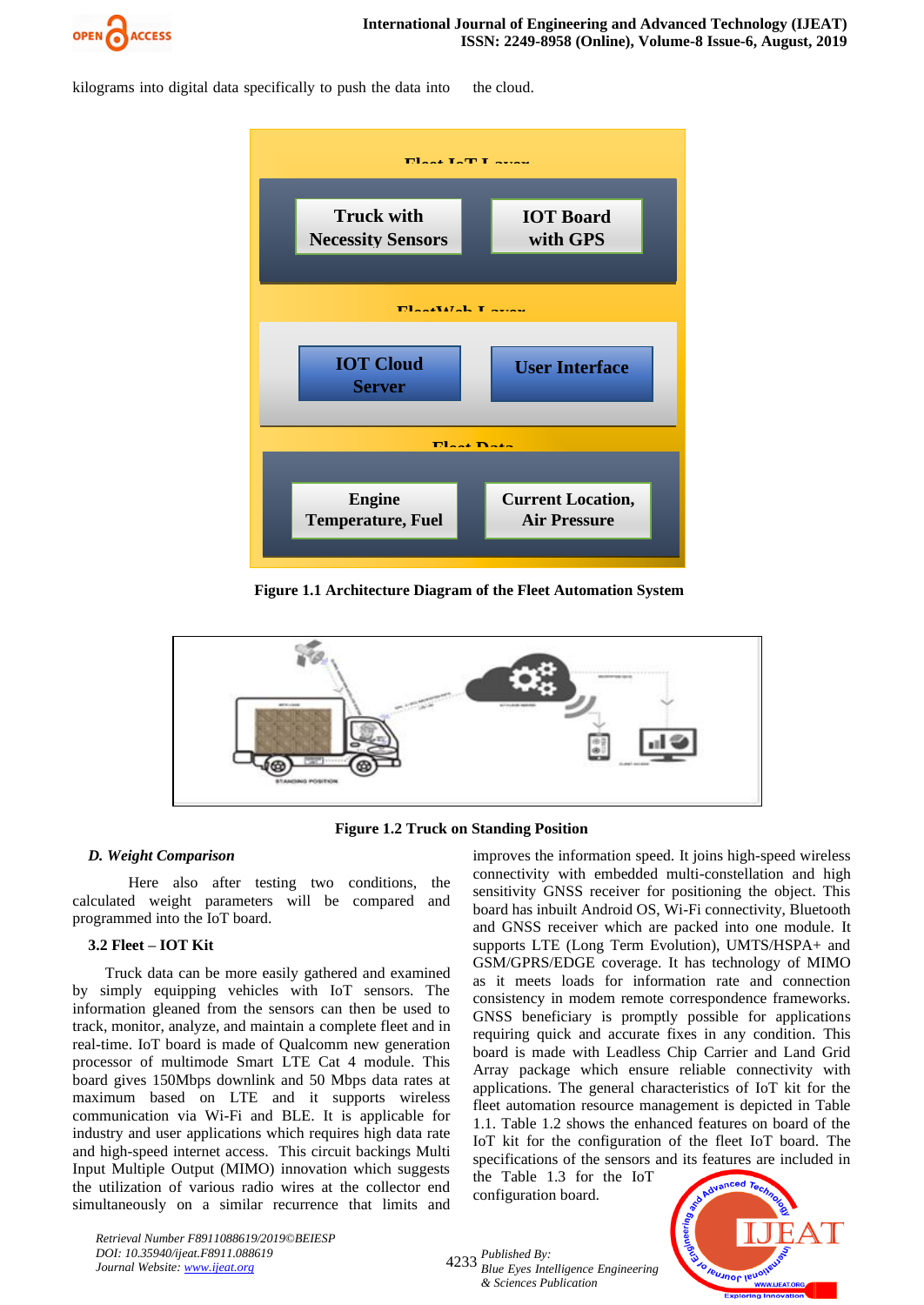# **Fleet Automation Using IoT Logistics**

# **Table 1.1: General Characteristics**

| <b>Configuration</b>     | <b>Features</b>                   |
|--------------------------|-----------------------------------|
| <b>Frequency Band</b>    | $SC20-E$                          |
|                          | FDD LTE: B1/B3/B5/B7/B8/B20       |
|                          | <b>TDD LTE: B38/B40/B41</b>       |
|                          | WCDMA: $B1/B5/B8$                 |
|                          | GSM: 850/900/1800/1900MHz         |
| <b>Memory</b>            | 8GB eMMC+1GB LPDDR3               |
|                          | 16GB eMMC+2GB LPDDR3              |
| <b>Temperature Range</b> | $-40^{\circ}$ C ~ $+75^{\circ}$ C |
| <b>Dimensions</b>        | 40.5 x 40.5 x 2.8mm               |
| <b>Package</b>           | $LCC + LGA$                       |
| <b>Weight</b>            | Approx. 9.8g                      |

# **Table 1.2: Enhanced Features on Board**

| Configuration    | <b>Features</b>                                                                                     |
|------------------|-----------------------------------------------------------------------------------------------------|
| <b>WLAN</b>      | 2.4G/5G, 802.11 a/b/g/n (SC20-E/-A/-AU/-J, SC20-<br>CE/-W R1.1)2.4G, 802.11 b/g/n (SC20-CE/-W R1.0) |
| <b>Bluetooth</b> | $BT2.1+EDR/3.0/4.1$ LE (BT4.2)                                                                      |
| <b>GNSS</b>      | GPS/GLONASS/BeiDou<br>Support 3GPP E-UTRA<br>Release 10                                             |
| <b>Bandwidth</b> | 1.4/3/5/10/15/20MHz                                                                                 |

**Table 1.3: Specifications**

| <b>Data</b> | <b>LTE</b>                                       |
|-------------|--------------------------------------------------|
|             | LTE-FDD: Max 150Mbps (DL)/Max 50Mbps (UL)        |
|             | <b>LTE-TDD:</b> Max 130Mbps (DL)/Max 30Mbps (UL) |
|             | <b>UTMS</b>                                      |
|             | DC-HSDPA: Max 42Mbps(DL)                         |
|             | <b>HSUPA:</b> Max 5.76Mbps                       |
|             | <b>WCDMA:</b> Max 384Kbps (DL/UL)                |
|             | <b>TD-SCDMA</b>                                  |
|             | Max 4.2Mbps(DL)/Max 2.2Mbps(UL)                  |

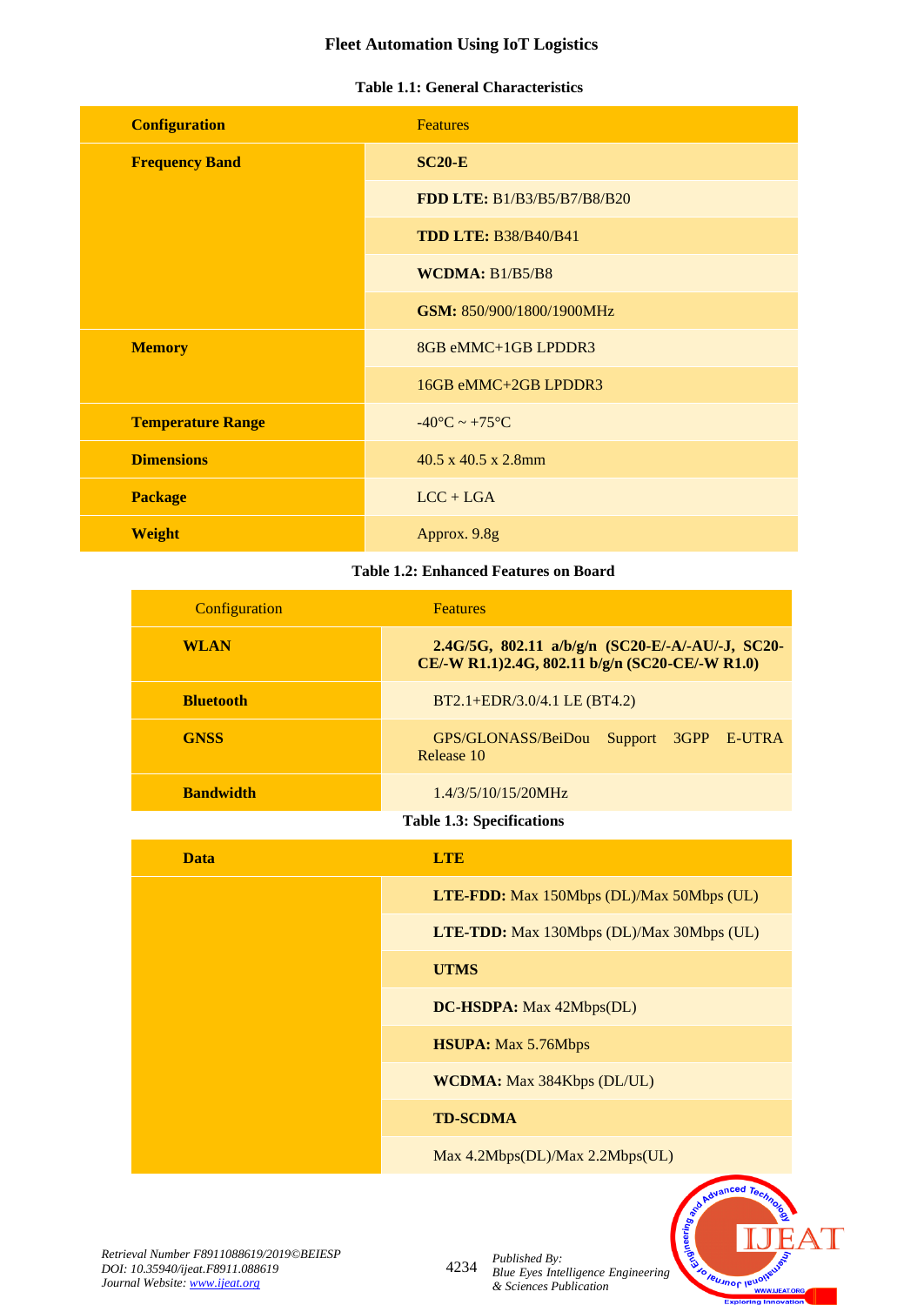

|                | <b>CDMA2000</b>                                                           |
|----------------|---------------------------------------------------------------------------|
|                | <b>EVDO:</b> Max 3.1Mbps(DL)/Max 1.8Mbps(UL)                              |
|                | <b>1X Advanced:</b> Max307.2Kbps (DL/UL)                                  |
|                | <b>GSM</b>                                                                |
|                | <b>GPRS:</b> Max 107Kbps(DL)/Max 85.6Kbps(UL)                             |
|                | <b>EDGE:</b> Max 296Kbps (DL)/Max 236.8 Kbps(UL)                          |
| <b>Antenna</b> | 4 Solder Pads for Main/Diversity/GNSS/Wi-Fi & BT<br>Antenna, Respectively |
|                |                                                                           |

# **3.3 Fleet- Automotive Web System with IOT Data Server**

Intelligent Truck Application is an Android mobile application, it can track the route of the vehicle at any given moment adapted by the Internet of Things technology. To know the exact location and load capacity of the truck by the customer while the truck is in motion and It can show us time delay, load weight variation and live traffic in which truck crosses by. The user can access the information about the truck like its travelling time, load capacity, arrival time and departure time, destination and this history can be retrieved whenever It needs from the Cloud Server. The following features will be delivered by this application to our customers. This application is deliberately embodied with SHA-2 and ECC encryption algorithm. For example, if particular data sent from the truck via communication protocols like MQTT, HTTPS, COAP are encrypted first, then when the data reach destination, it is decrypted by the applied algorithm and gives the correct particulars of the vehicle.A multi-level sensor more than once faculties the fuel level in the tank, live area, temperature, for example, the detail send the data to the controller. The acknowledged information will be changed over to a transmittable structure and the sent to the control database which will be worked with web in an appropriate and helpful medium (likely air is the medium) utilizing REST API. A similar transmitter is utilized in transmitting the separation crossed data all the while. The database gets every one of the information identified with status of the vehicle. Likewise to the control component it looks at the fuel utilization to predefined sum as referenced by the association. According to the state of the vehicle beginning control measures are sent to the driver and the status related data is sent to the control association. The fleet resource management association gives serious control measures to the driver in keeping up the state of the vehicle in a legitimate manner. The interface to the association with the vehicle can be given in any helpful stage (for example it tends to be a versatile stage or any online interface) for the association.

### *A) Weight Variation Identified with IoT board – Asset Management*

Weight variation will be indicated by the IoT board in a timely manner. After testing the above conditions

*Retrieval Number F8911088619/2019©BEIESP DOI: 10.35940/ijeat.F8911.088619 Journal Website[: www.ijeat.org](http://www.ijeat.org/)*

successfully, IoT board will set the various conditions on the basis of road types.

### *Case I*

In case the load weight of the truck is reduced sometimes because of varying road conditions. The reduced data will be read by the IoT board and compared with already existing data which is tested initially. The user and truck driver will get notified that contains weight diminished and type of road where the truck goes on. Therefore, the notification will be sent deliberately which will have the weight deviation from the originally tested weight and will have the reason for the weight reduced. Hence, it enables user to understand the cause for the weight loss. Weight reduced will be expressed in terms of kilograms.

# *Case II*

In case the weight of the truck is decreased to certain level which is set and programmed inside the IoT board. Then, the obtained data will be processed by itself. In case the data is not matched with the tested conditions, then an alert message will be given to the authorized person and the driver. It helps them to find out the weight loss precisely and gets rectified as well.

#### *Case III*

In case the half of the load capacity is reduced and it is identified by the IoT board. This instructs the authorized person to have rights to stop the truck engine remotely with the support of Internet of Things (IoT). This option is internally programmed for the person especially who owns the truck.

#### *B) Live Tracking*

Truck's route can be traced as the IoT board contains inbuilt Global Positioning System (GPS) and it is programmed with Google API to fetch the location of the truck which is currently travelling. This particular feature not only gives the exact location but also determines time delay, live traffic for the truck to avoid the traffic jams.



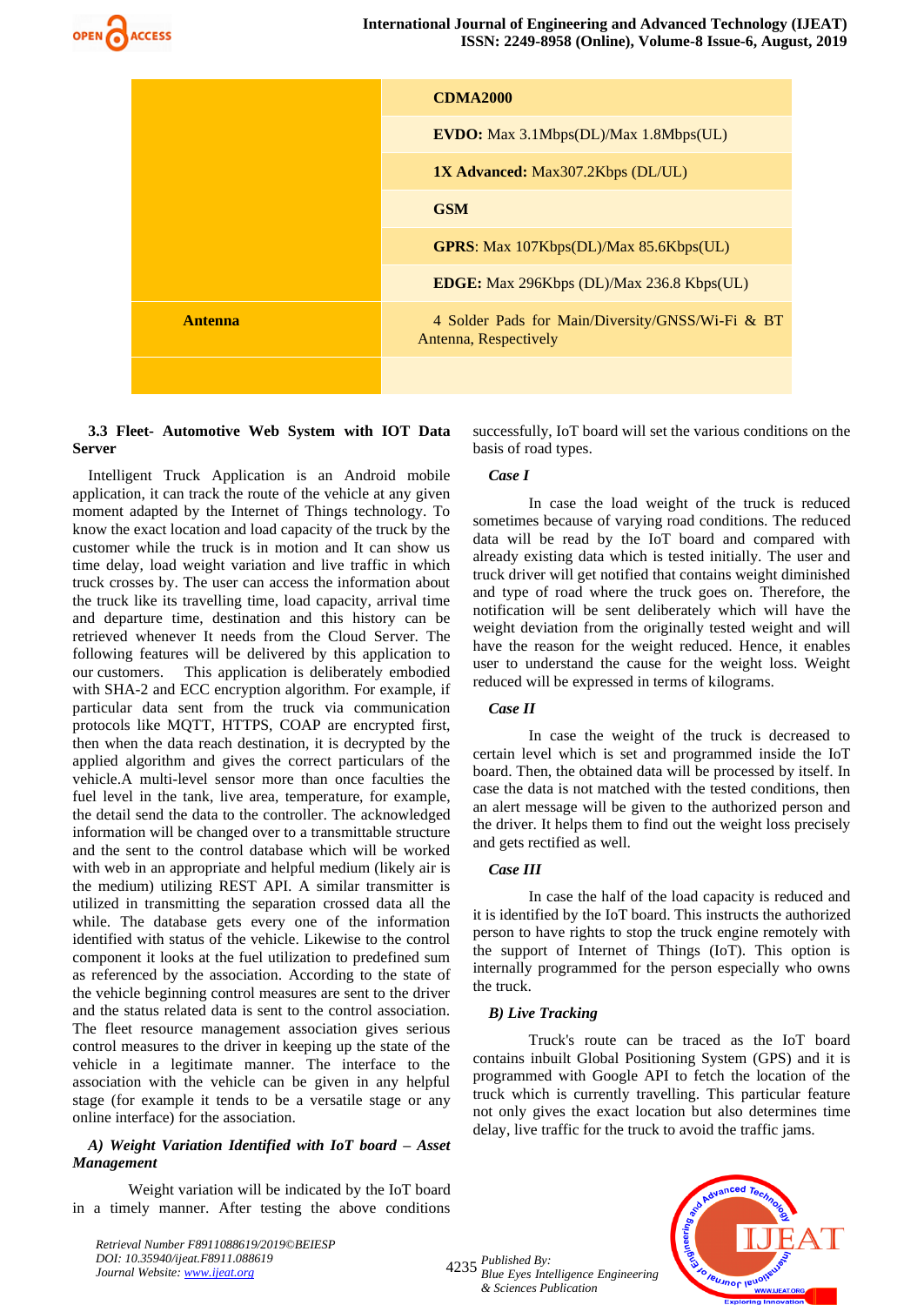# *C) Work Flow of Real-Time Monitoring*

 $\triangleright$  The endpoint device known as load weighing transducer placed at the center of the axle inside the truck that calculates the strain in the axle.

 $\triangleright$  Once the precision sensor detects the strain which is then gauged and converted the data which may be obtained in terms of pounds or kilograms.

 $\triangleright$  Next, the computed kilograms will get modified into digital pulses (commonly referred as digital signals), by the IoT board attached with the endpoint device.

 $\triangleright$  Once data is read from the endpoint device, the data get encrypted with either SHA-2 encryption or ECC encryption. The data may then be collected by the gateway from the IoT board. The gateway may be either LTE data connectivity or Wi-Fi connectivity.

➢ LTE provides data transmission service to send the data from endpoint to the authorized person.

 $\triangleright$  The gateway aggregates data first and includes a web server which forwards data to cloud via HTTPS protocol to internetwork using the MQTT protocol.

 $\triangleright$  The gateways always forward responses between the endpoint device and the user or authorized person.

➢ After the data reach at the user location, It is then decrypted with either of the algorithms above mentioned. Finally the data get converted into appropriate form to view on the web server as well as mobile application.

# *D) Truck History*

Truck history maintains two year data of every truck transport details by every single service, it maintain routes, weights, on-time diesel and other detail also

# *i) Off Line Weight Scaling*

It initially scales size of the load which carries by the truck. It determines the measurements like truck is empty, fully loaded, half-loaded, or overloaded. It is done when the truck is not in motion.

# *ii) On Line Weight Scaling:*

 $\triangleright$  This application keeps updating data on concerning weight scaling by collecting data from the weighing sensor only when the truck is going on flat surfaces.

➢ One of the main features of this application is the user can deliberately control the truck's engine remotely to start or to stop functioning of the truck.

 $\triangleright$  It has a potential to calculate the weighing measurements precisely and determines whether it is fully loaded with cargo or not, even when the truck is in motion. It makes updating concurrently to the authorized party since this application has featured and supported by Internet of Things (IoT) technology.

 $\triangleright$  Showing the real time activities of the track is given with integration of Global Positioning System (GPS), which updates information to the application through Google API.

 $\triangleright$  It updates even the traffic which faces by the truck while travelling to the destination with the load behind it. It enables the user to get the alternate way to get rid of the traffic.

 $\triangleright$  It keeps updating the timing of the truck to know the destination time coming or delayed time due to some specific reasons. So, the retailer or owner who receives the load will come to know the reason for the delay.

➢ It also has a feature to fetch the previous detailed information about the each truck drivers efficiency which adapts this application. This feature will be more useful for the clients to choose the particular truck to send to the definite location.

# *E) Maintaining Vehicle Health*

Engine diagnostic with internet of Things (IoT) is a system to overcome the shortcomings of the traditional engine diagnostic systems. Specifically, it is a system that sends information over the On Board diagnosis (OBD-II) connection employing a wireless system that connects to the web. The device used for accessing and transmitting the data is easy, low-cost, and easy-to-install. Stakeholders worldwide are troubled to terminate standards to permit specialized wireless on- board units (OBUs) to directly act with the control area network (CAN-bus) and to speak with alternative OBUs and with roadside units, underneath any propagation condition, intermittent property, and traffic density [11]. As for this project, there are three system platform is considered. CAN-bus knowledge collection for the purpose of collecting data from ecu to Arduino with mistreatment CAN-bus converter. CAN-bus conversion for changing byte data that receive by Arduino into decimal raw data which will be processed, calculate and easy to grasp by human. additionally the part of sending converted CAN-bus data to cloud storage via IoT.

The ECU will transfer data in CAN-bus communication to the Arduino UNO microcontroller via MCP2515 CANbus converter. MCP2515 CAN-bus converter will connect to the Arduino through Serial Peripheral Interface (SPI) and CAN Hi/Low to the ECU Haltech Sprint 500. Data from ECU will be in form data packet that consist CAN-id and another data in Hex value. The Arduino will be need to separate that data packet to obtain the engine raw data. Data that obtain from ECU will be sending to cloud by using ESP8266 wifi module in REST architecture method. Our IOT Board is communicating with Arduino by software serial that can make algorithm sending the data by HTTP request script that will fill **truck.ggiitinfo.com** cloud. Using this process the Air Pressure, Engine Temperature, Fuel Level Transferred to the Cloud.

# *i) Driver Details and Live Camera*

This section provides the information regarding the behavior of the driver with live camera monitoring. The behavioral information provided by this aspect is useful in monitoring the unnecessary activities of the driver or theft activities made by the driver are also avoided. By avoiding those activities should preserve the resource wastage and alert the driver to change their behavior.

**Jeumor leur** WWW.IJEAT.ORG

*Retrieval Number F8911088619/2019©BEIESP DOI: 10.35940/ijeat.F8911.088619 Journal Website[: www.ijeat.org](http://www.ijeat.org/)*

<sup>4236</sup> *Published By: Blue Eyes Intelligence Engineering* 

*& Sciences Publication*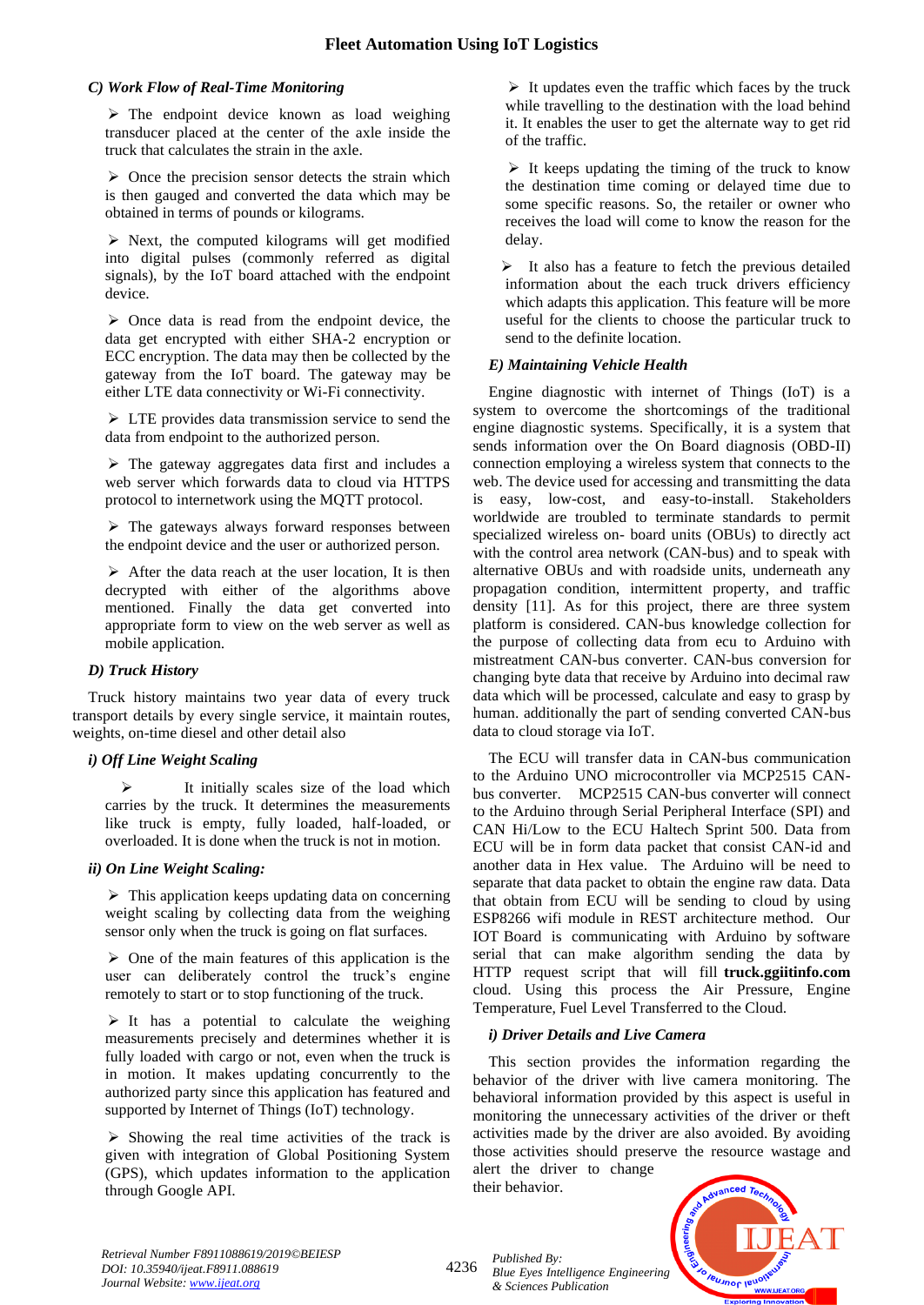

#### *ii) Truck Current Location Map*

This facet of this section provides the present location of the truck with the map representation. To represent the present location map of the truck is conferred exploitation Leaflet technology. Leaflet is the leading open-source JavaScript library for mobilefriendly interactive maps. It works with efficiency across all major desktop and mobile platforms, may be extended with various plugins. Google Maps API is unquestionably the titan of interactive mapping online. They are typically the first platform that new interactive mappers learn, due to the benefit of obtaining started, the

ubiquitous nature of Google Maps, and the huge popularity of Google generally. Leaflet is a platform that people usually hear regarding once they need done some mapping — it's an open-source, freely offered mapping plugin for JavaScript that has several add-ons and plugins at users' disposal. It needs a little more developer knowledge to

induce started, however it's a favorite of open-sources. This work live tracking maintained by Leaflet map output is show within the following figure one.6



**Figure 1.6 Live Location with Truck Weight**

#### **iii) Live Status**

This factor depicts the live status of the truck with the description. The live status of the truck includes the current status of the particular truck with status description. The below Table 1.4 notice the sample live status of the truck

### **Table 1.4: Sample Live Status**

| <b>Status Code</b> | <b>Status Description</b>                             |
|--------------------|-------------------------------------------------------|
| <b>IDLE</b>        | <b>Engine off Status</b>                              |
| <b>MOVING</b>      | Engine Running<br><b>Location Changing</b>            |
| <b>PARKING</b>     | <b>Engine Running Location</b><br><b>Not Changing</b> |

# **IV. RESULTS AND DISCUSSION**

In this section shows the result of sensor values converted into the user easy accessing format. The following figure 1.7 shows the coolant temperature, Air Flow level, Fuel Level in gallon value, and the Truck Moving Status in the First row with list of trucks in live or idle mode. In second row it shows the Engine speed, Temperature, RPM and Live Camera Details.



#### **Figure 1.7 Sample Screenshot of Engine speed.**

The information of the cloud server is depicted in Table 1.5. The table depicts that the configuration includes hardware and specifications of the cloud server.

#### **Table 1.5: Shared Cloud Information**

| <b>Hardware</b>        | <b>Details</b>       |
|------------------------|----------------------|
| <b>Server</b>          | <b>Apache Server</b> |
| <b>CPU</b>             | <b>Shared CPU</b>    |
| <b>Hosting</b>         | Deluxe               |
| Disk Usage             | <b>Unlimited</b>     |
| <b>Bandwidth Usage</b> | Unlimited            |
| <b>Primary Server</b>  | ggiitinfo.com        |



*Retrieval Number F8911088619/2019©BEIESP DOI: 10.35940/ijeat.F8911.088619 Journal Website[: www.ijeat.org](http://www.ijeat.org/)*